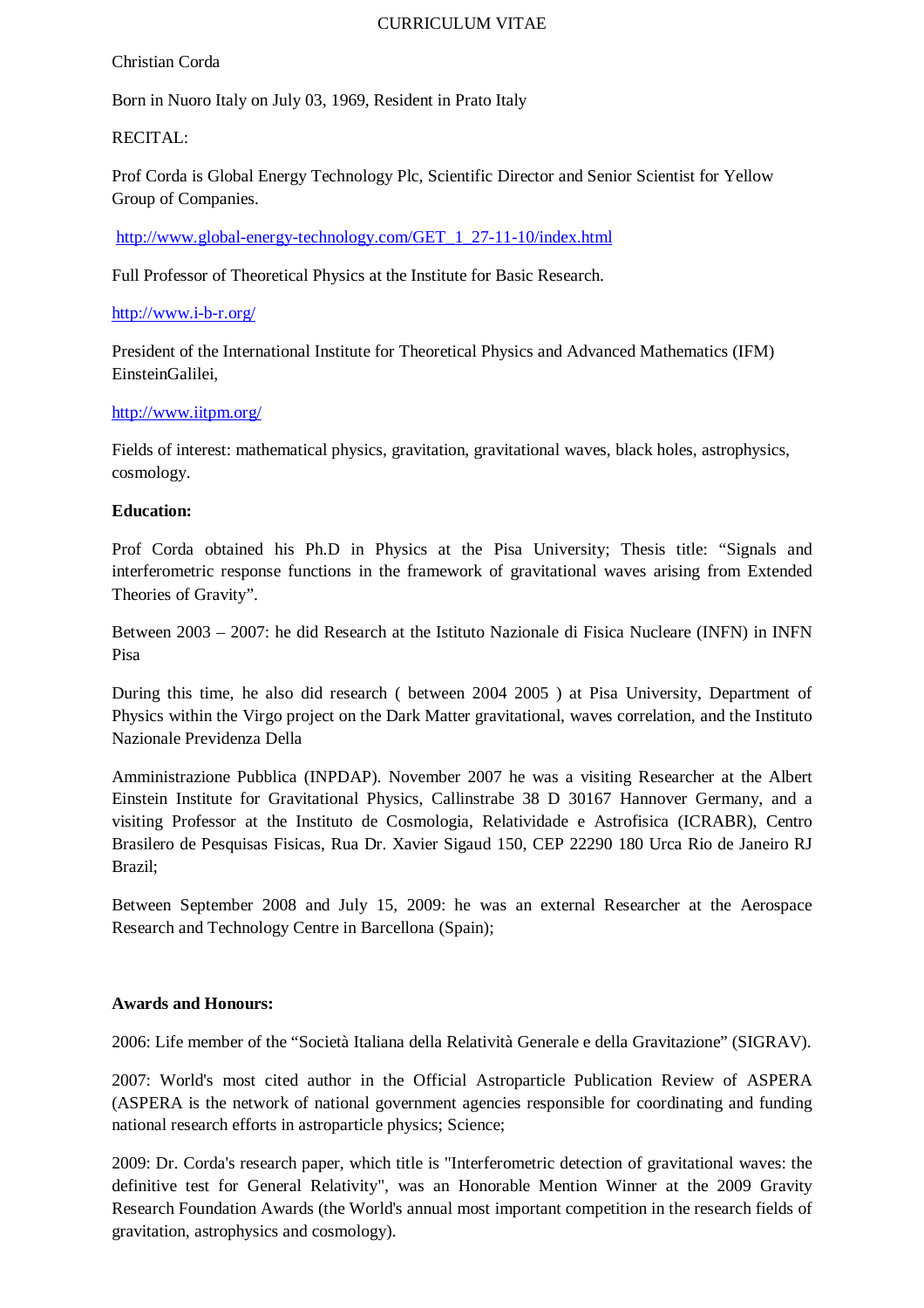#### **2010 today:**

Member of the Telesio Galilei

Academy of Science Board.:

Official evaluator of research programs funded by the Romanian Government through

the National Council for Scientific Research.

Editor in Chief of "The Open Astronomy Journal";

Editor in Chief of "The Hadronic Journal";

Editor of the "Central European Journal of Physics";

Editor of "The International Journal of Mathematics and Mathematical Sciences";

Editor of "The Open Journal of Microphysics";

Editor of "Algebras, Groups, Geometries";

Editor of "Journal of Dynamical Systems and Geometric Theories";

Editor of "Pure Mathematical Sciences";

Editor of the book "The Big Challenge of Gravitational Waves: a new window in the Universe", Nova Science Publishers, 2011 4th quarter;

Editor in Chief of "The Proceedings of the Third International Conference on LieAdmissible Treatment of Irreversible Processes (ICLATIP3)";

Chairman of the Symposium "The big challenge of Gravitational Waves: a new window in the Universe" at the 7th International Conference of Numerical Analysis and Applied Mathematics, at Rethymno, Crete (near to Chania), Greece, 18-22 September

2009. Chairman of the "Second Big Challenge Symposium The Big Challenge of Cosmological Understanding: Gravitation, Dark Matter and Dark Energy. Towards New Scenarios", at the 8th International Conference of Numerical Analysis and Applied Mathematics, at Hotel Rodos Palace, Rhodes, Greece, 19-25 September 2010;

Chairman of the "Third Big Challenge Symposium Dark Universe, Gravitation and Cosmology", at at the 9th International Conference of Numerical Analysis and Applied Mathematics, at GHotels, Halkidiki, Greece, 19-25 September 2011;

CoChairman of the Second International Conference on Lieadmissible Treatment of Irreversible Systems (ICLaTIS), Kathmandu University, Dhulikhel, Nepal December 30, 2010 through January 7, 2011;

Chairman of the Section of Cosmology and Gravitation of the "Workshop on Astrophysics and Cosmology For Matter and Antimatter", San Marino, 4-11 September 2011.

Referee of the following international specialist journals: Annals of Physics; International Journal of the General Relativity and Gravitation Physics; Journal of Cosmology and Astroparticle Physics; Journal of High Energy Physics; Classical and Quantum Gravity; Monthly Notices of the Royal Astronomical Society; Monthly Notices of the Royal Astronomical Society Letters; European Physical Journal C; International Journal of Modern Physics D; Physics Letters B; American Institute of Physics Advances; International Journal of the Physical Sciences; Scientific Research and Essays; International Journal of Theoretical Physics; Journal of Modern Physics; Earth, Moon and Planets; Journal of Engineering and Technology Research; Astrophysics and Space Science, Apeiron. Endorser for the sections of Physics (physics), General Relativity and Quantum Cosmology (grqc) and of Astrophysics (astroph) of the international online archive arXiv.org. Divulging scientific journalist for three online journals 055news.it , 0574news.it and pratoreporter.it by writing more than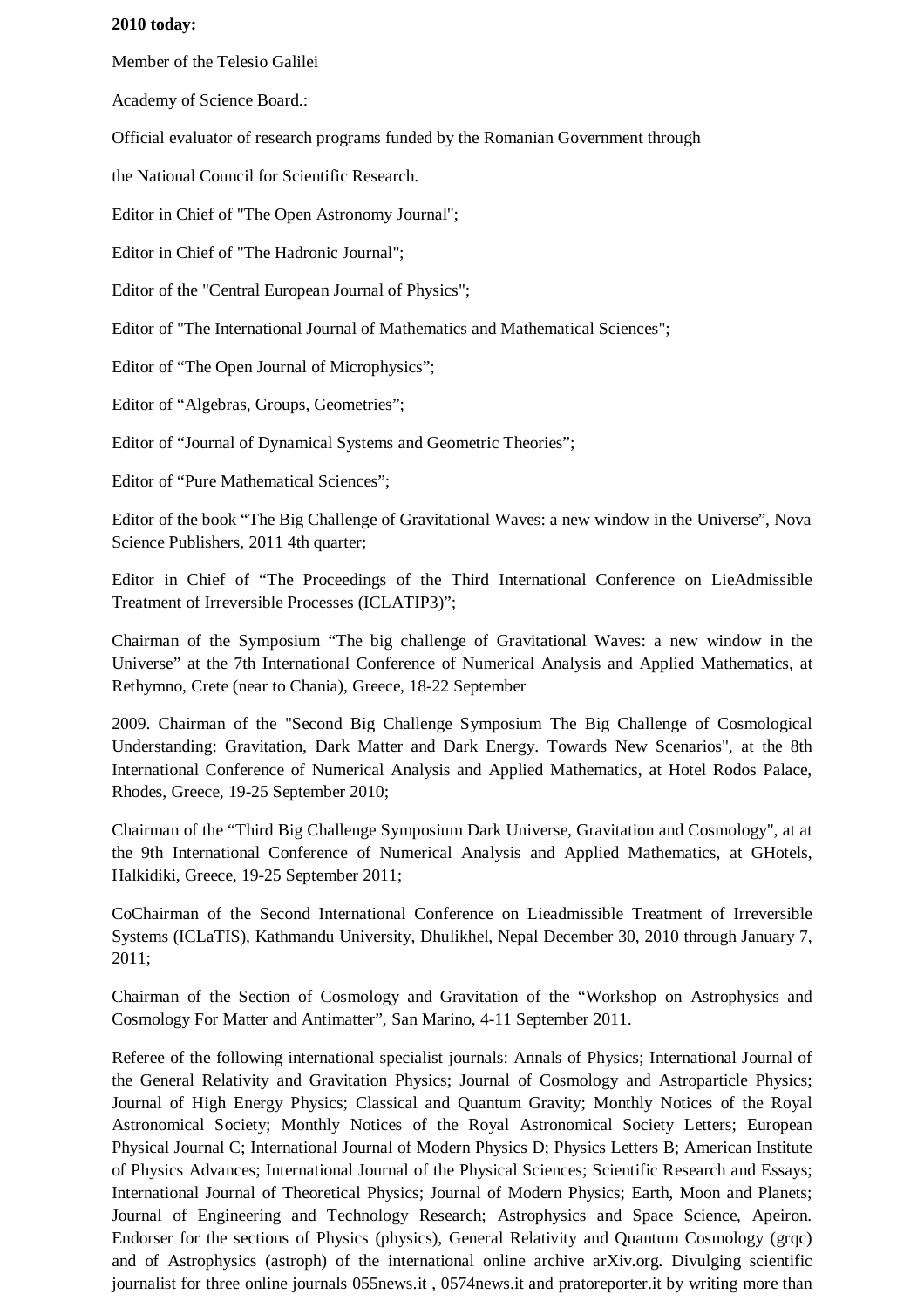100 popularization articles. On average, such articles are read by more than 500 people; Member of the Divulging Group of the Virgo Experiment, performing about 20 divulging talks to associations, school children and so on during 2004-2007;

Guide at the INFN divulging activity I Microscopi della Fisica 2005; Guide at the INFN divulging activity Ludoteca Scientifica 2006;

2009 today: Member of the Scientific Committee of the Associazione Nazionale Tutela Energie Rinnovabili (ANTER);

Official Scientific Advisor of the Major City of Prato (Italy).

Invited talks, Seminars and Lectures:

2003: invited talk at the Osservatorio Astronomico di Arcetri on the 27/02/ 2003. Title: "Relic gravitational waves: a "snapshot"" of the primordial Universe"; 2003: talk at the Virgo Collaboration Meeting on the 15/4/2003 at Cascina (Virgo project), title "Data analysis in the detection of relic gravitational waves";

2005: invited talk at the Osservatorio Astronomico di Cagliari, title: "La radiazione gravitazionale di fondo";

2006: participation at the "42nd Winter School of Theoretical Physics Current Mathematical Topics in Gravitation and Cosmology Ladek, Poland, February 6–11, 2006";

2006: two invited talks at the 17TH SIGRAV Conference on General Relativity and Gravitational Physics, Torino 4-7 September 2006. Titles: "Scalar gravitational waves from scalartensor gravity: production and response of interferometers" and "Esperienza alla Ludoteca";

2006: invited talk at the INFN Napoli 12 group October 2006. Title: "Scalar gravitational waves from scalartensor gravity: production and response of interferometers";

2006: talk at the Workshop Gravitational Wave Data Analysis 13-17 November 2006 in the General Relativity Trimester of the Henry Poincare institute. Title: "Scalar gravitational waves from scalartensor gravity: production and response of interferometers";

2007: talk at the Rencontres de Moriond: Gravitational Waves and Experimental Gravity 12-18 March 2007. Title: "Extension of the frequencyrange of interferometers for the "magnetic" components of gravitational waves?";

2007: invited talk at the International Center of Relativistic Astrophysics Rome, title: "The production of matter from curvature in the  $R^{\wedge}{1}$  theory of gravity and the longitudinal response function of interferometers";

2007: talk at the  $4<sup>th</sup>$  ItalianSino Workshop (FR4) of the International Center of Relativistic Astrophysics 20-29 July 2007 Pescara. Title: "Tuning the stochastic background of gravitational waves with theory and observations"; Invited talk at the JENAM 2007 Joint European and National Astronomy Meeting "Our nonstable Universe" 20-25 August 2007. Title "The production of matter from curvature in a particular linearized high order theory of gravity and the longitudinal response function of interferometers";

December 2007: Lecture at the Instituto de Cosmologia, Relatividade e Astrofisica (ICRABR), Centro Brasilero de Pesquisas Fisicas, Rua Dr. Xavier Sigaud 150, CEP 22290 180 Urca Rio de Janeiro RJ Brazil. Title: "Signals and interferometric response functions in the framework of gravitational waves arising from Extended Theories of Gravity";

2008: invited talk at the 3rd Stueckelberg Workshop on Relativistic Field Theories, July 8-18, 2008 ICRANet Center, Pescara (Italy). Title: "Signals and interferometric response functions in the framework of gravitational waves arising from Extended Theories of Gravity";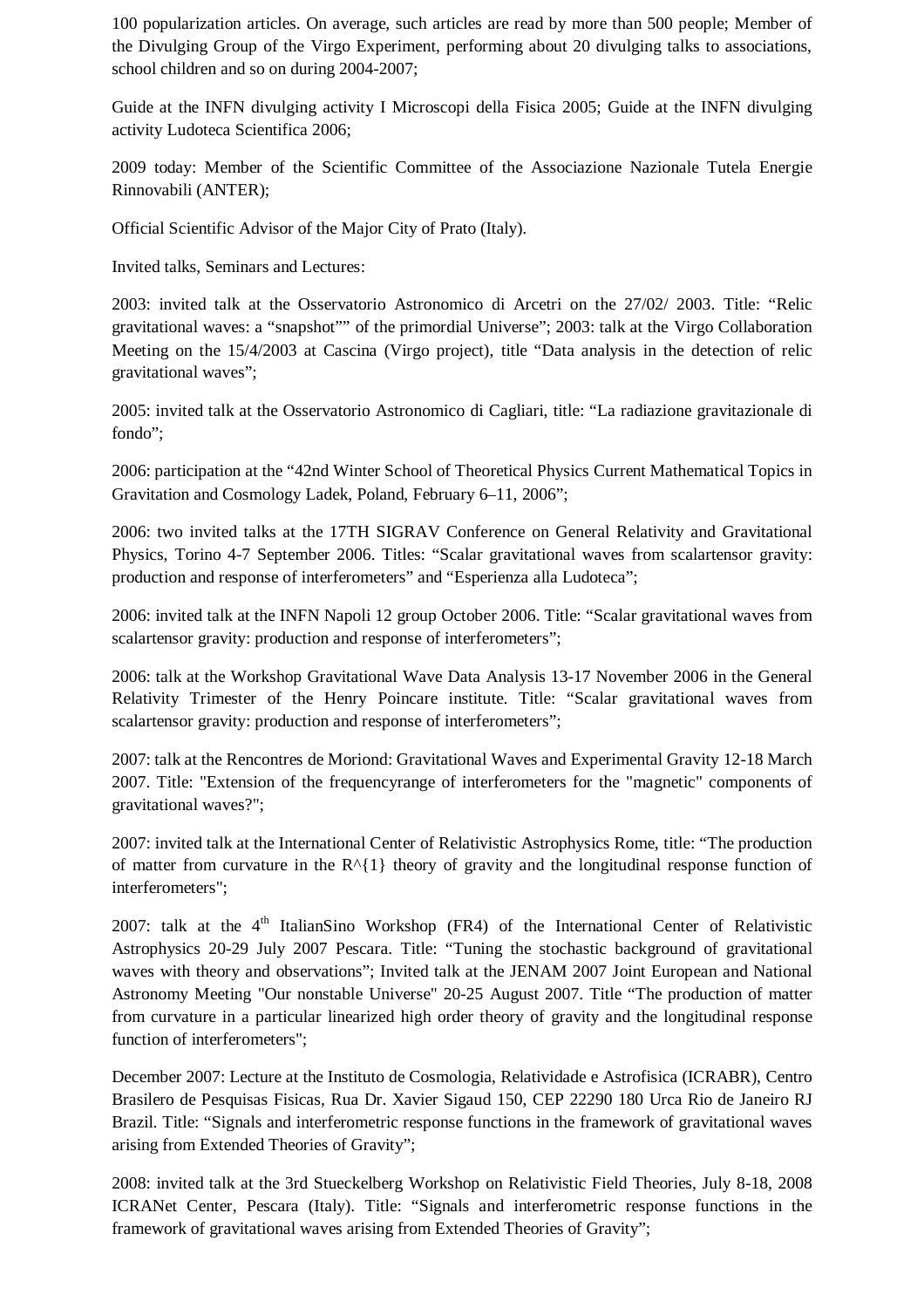January 2009: invited talk at the SIGRAV School in Cosmology and INFN Formation School Florence (Italy). Title: "Signals and interferometric response functions in the framework of gravitational waves arising from Extended Theories of Gravity";

July 2009: Invited Talk at the University of Trento, title: "Interferometric detection of gravitational waves: the definitive test for General Relativity"; September 2009: two talks at the Symposium "The big challenge of Gravitational Waves: a new window in the Universe" at the 7th International Conference of Numerical Analysis and Applied Mathematics, at Rethymno, Crete (near to Chania), Greece, 18-22 September 2009.Titles: "Interferometric detection of gravitational waves: the definitive test for General Relativity" and "Gravitomagnetic effect in gravitational waves";

March 2010: Invited Talk at the Workshop "Cosmology, the Quantum Vacuum, and Zeta Functions, Barcellona 8 – 10 March 2010, title: "Interferometric detection of gravitational waves: the definitive test for General Relativity";

September 2010, talk at the "Second Big Challenge Symposium The Big Challenge of Cosmological Understanding: Gravitation, Dark Matter and Dark Energy. Towards New Scenarios" at the 8th International Conference of Numerical Analysis and Applied Mathematics (ICNAAM 2010), 19-25 September 2010, title: "Primordial Inflation from Gravity's Rainbow".

Lecture at the "Workshop on Astrophysics and Cosmology For Matter and Antimatter", San Marino, 4-11 September 2011, title: "Black holes are not black bodies, a correction on Hawking's evaporation theory". Teaching / Tutoring activity: Tutor of the Graduate thesis of the student Barbara Leo of the Cagliari University, together with Professor Salvatore Capozziello of the Napoli University and Professor Luciano Burderi of the Cagliari University. Title "Onde gravitazionali provenienti dai nuclei galattici attivi: rassegna delle basi teoriche e strategie di rivelazione";

Today Dr. Corda is tutor of the Ph.D thesis of the student Gloria Garcia Cuadrado of the l'Inst d'Estudis Espacials de Catalunya, together with Professor Emilio Elizalde.

## **Current list of publications**

Sole authored publications in peer reviewed international journals and in peer reviewed Proceedings of international conferences:

1. Christian Corda, "Interferometric detection of gravitational waves: the definitive test for General Relativity", Honorable Mention Winner at the 2009 Gravity Research Foundation Awards for Essays on Gravitation, Int. Journ. Mod. Phys. D 18, 14, 22752282 (December 2009, Special Issue).

2. Christian Corda, "Effective temperature for black holes", JHEP 08, 101 (2011).

3. Christian Corda, "Gravitational wave astronomy: the definitive test for the "Einstein frame versus Jordan frame" controversy", Astropart. Phys. 34,l 412419 (2011).

4. Christian Corda, "Precise response function for the magnetic component of Gravitational Waves in ScalarTensor Gravity", Phys. Rev. D 83, 062002 (2011).

5. Christian Corda, "Information on the inflaton field from the spectrum of relic gravitational waves", Gen. Rel. Grav. 42,13231333, (2010).

6. Christian Corda, "The production of matter from curvature in a particular linearized high order theory of gravity and the longitudinal response function of interferometers", J. Cosmol. Astropart. Phys. JCAP 04, 009 (2007).

7. Christian Corda, "A solution of linearized Einstein field equations in vacuum used for the detection of the stochastic background of gravitational waves", Astropart. Phys. 27, 539549 (2007).

8. Christian Corda, "Tuning the Stochastic Background of Gravitational Waves Using the WMAP Data" , Mod. Phys. Lett. A, vol. 22, 16, 11671173 (2007).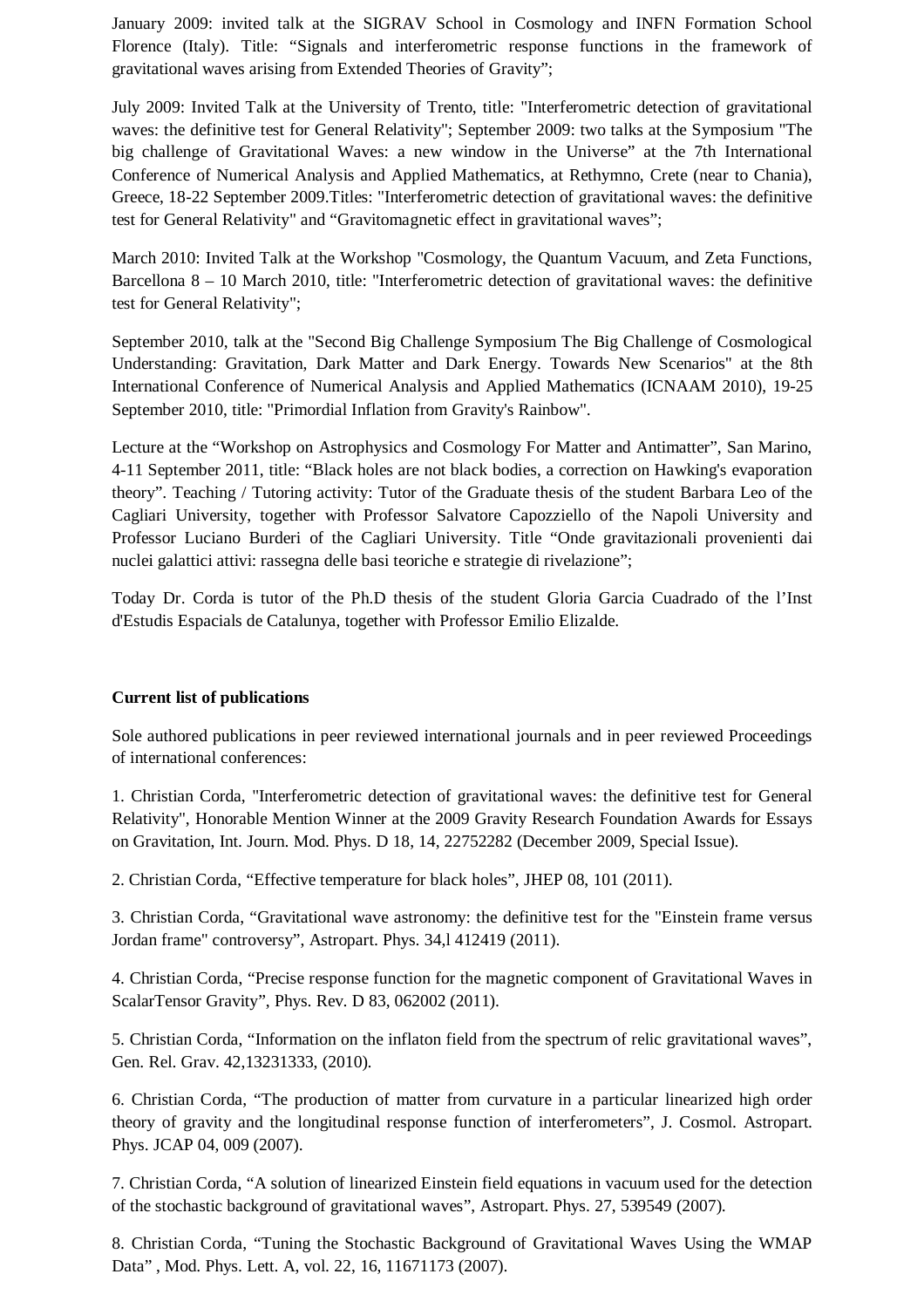9. Christian Corda, "The Importance of the ''magnetic'' components of gravitational waves in the response functions of interferometers", Int. Journ. Mod. Phys. D, 16, 8, 14971517 (2007).

10.Christian Corda, "Extension of the frequencyrange of interferometers for the ''magnetic'' components of gravitational waves?", Int. Journ. Mod. Phys. A ,22, 13, 23612381 (2007).

11.Christian Corda, "A longitudinal component in massive gravitational waves arising from a bimetric theory of gravity", Astropart. Phys. 28, 2, 247250 ( 2007).

12. Christian Corda, "Analysis of the transverse effect of Einstein's gravitational waves", Int.. Journ. Mod. Phys. A, 22, 26, 48594881 (2007).

13. Christian Corda , "The VirgoMinigrail Crosscorrelation for the detection of scalar gravitational waves", Mod. Phys. Lett. A, 22, 23, 17271735 (2007).

14. Christian Corda, "Massive gravitational waves from the R^2 theory of gravity: production and response of interferometer", Int. Journ. Mod. Phys. A 23, 10, 15211535 (2008).

15. Christian Corda, "A nongeodesic motion in the R^1 theory of gravity tuned with observations", Mod. Phys. Lett. A 23 No. 2 (2008) pp. 109114.

16. Christian Corda, "An oscillating Universe from the linearized R^{2} theory of gravity", Gen. Rel. Grav. 40, 10, 22012212 (2008).

17. Christian Corda, "A Repulsive Force from a Modification of General Relativity" , Int. Journ. Theor. Phys. 47, 10, 26792685 (2008).

18. Christian Corda, "On the longitudinal response function of interferometers for massive gravitational waves from a bimetric theory of gravity", Astrop. Sp. Sci., 317, 12, 95106 (2008).

19. Christian Corda, "An oscillating, homogeneous and isotropic Universe from ScalarTensor gravity" , Int. Journ. of Theor. Phys. Gr. Th. Nonlin. Opt. 13, 34, Par. 2 (2007).

20. Christian Corda, "Primordial production of massive relic gravitational waves from a weak modification of General Relativity", Astropart. Phys., 30, 4, 209215 (2008).

21. Christian Corda, "Massive relic gravitational waves from f(R) theories of gravity: production and potential detection", Eur. Phys. J. C 65 12 (2010) 257267.

22.Christian Corda, "Magnetic'' components of gravitational waves and response functions of interferometers" , invited review, Second Chapter of the book "The Handbook of Interferometers; Research, Technology and Applications", Nova Science Publishers (2009).

23. Christian Corda, "Gravitational waves astronomy: the ultimate test for Einstein's General Relativity", invited review, Second Chapter of the book "The Big Challenge of Gravitational Waves: A New Window in the Universe", Nova Science Publishers (2011).

24. Christian Corda, "A review of the stochastic background of gravitational waves in  $f(R)$  gravity with WMAP constrains", invited review, Op. Astr. Journ. 2011, 4, (Suppl 1M5) 7583.

25. Christian Corda, "Gravitational Waves Astronomy: a Cornerstone for Gravitational Theories " in "Cosmology, Quantum Vacuum, and Zeta Functions, Papers in honor of Emilio Elizalde on the occasion of his 60th birthday" Springer Proceedings in Physics 137, 149 (2011) .

26. Christian Corda, "On the correctness of Relative Time Dilatation in Special Relativity in vacuum: a rebuttal against the claims by Arthur Boltcho in European Journal of Scientific Research ISSN 1450216X Vol. 44 No. 4 (2010), pp. 610611",Hadronic Journal 34, 161164 (2011).

27.Christian Corda, "A clarification on the debate on "the original Schwarzschild solution" Electron. J. Theor. Phys. 8, 25, 6582 (2011) .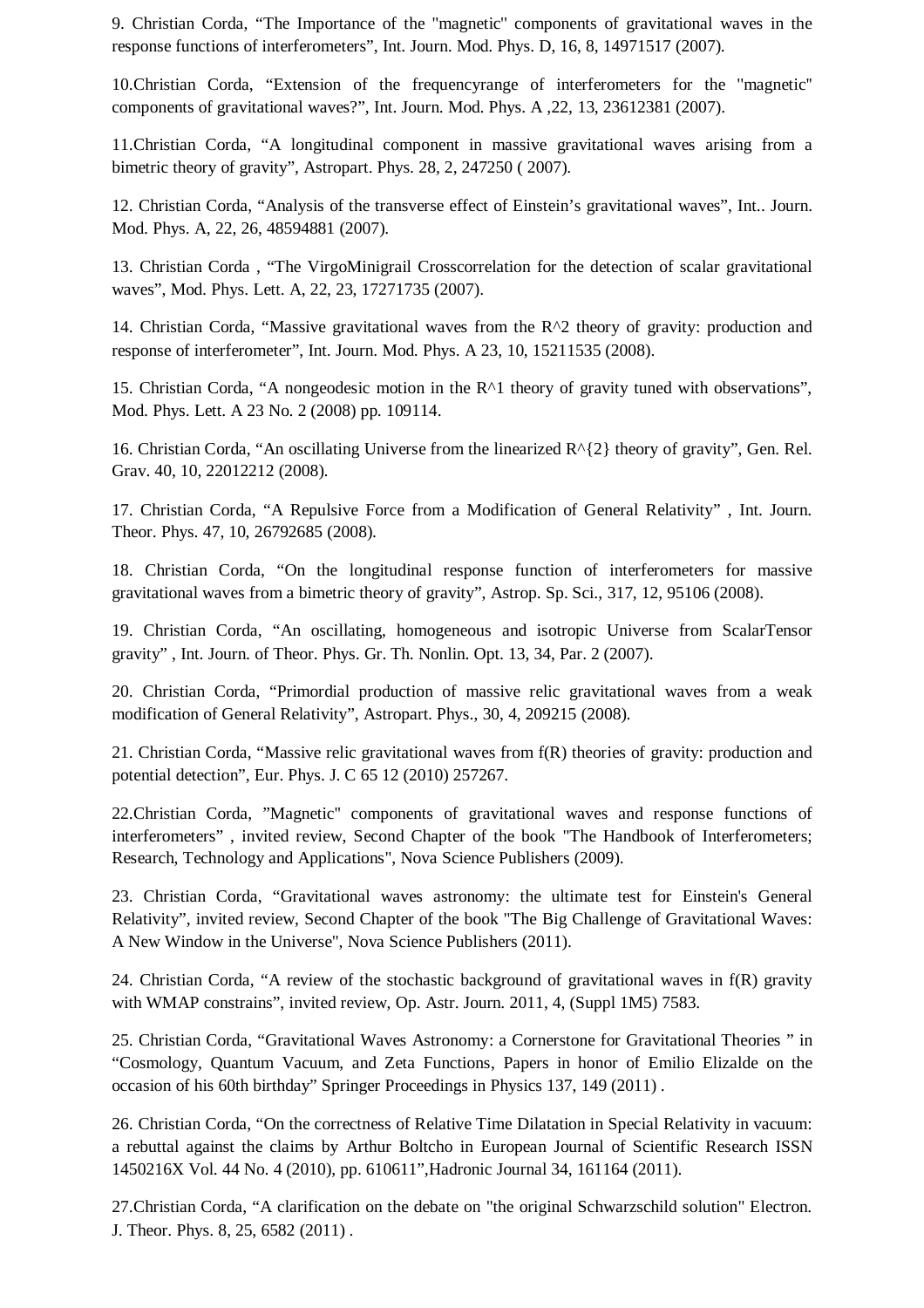28. Christian Corda, "A clarification on a common misconception about interferometric detectors of gravitational waves" Hadronic Journal 34, 133148 (2011).

29. Christian Corda, "Primordial gravity's breath", Electron. J. Theor. Phys. 9, 26, 110 (2012).

30. Christian Corda, "The LigoLigo cross correlation for the detection of relic scalar gravitational waves ", to appear in New Astronomy (2012), preprint in arXiv:astroph/ 0611333.

31. Christian Corda, "Will gravitational waves confirm Einstein's General Relativity?", AIP Conf. Proc. 1168, 10901093 (2009).

32.Christian Corda, "Primordial inflation from gravity's rainbow ", AIP Conf. Proc. 1281, 847 (2010).

33. Christian Corda, "Interferometric detection of gravitational waves arising from extended theories of gravity ", in Proceedings of the 3rd Stueckelberg Workshop, July 2008, Cambridge, U.K., Cambridge Scientific Publishers (2010).

34. Christian Corda, "Extension of the frequencyrange of interferometers for the ''magnetic'' components of gravitational waves?", Proceedings of the XLIInd Rencontres de Moriond, Gravitational Waves and Experimental Gravity, p. 95, Ed. J. Dumarchez and J. T. Tran, Than Van, THE GIOI Publishers (2007) .

# **Co-authored publications in peer reviewed international journals and in peer reviewed Proceedings of international conferences:**

1. Christian Corda and Herman J. Mosquera Cuesta, "Removing black holes singularities with nonlinear electrodynamics", Mod. Phys. Lett A, 25, 28, 24232429 (2010).

2. Christian Corda and Herman J. Mosquera Cuesta, "Inflation from R^2 gravity: a new approach using nonlinear electrodynamics", Astropart. Phys. 34, 587590 (2011).

3. Lorenzo Iorio and Christian Corda , "Gravitomagnetism and gravitational waves", invited review, Op. Astr. Journ. 3, 172185, Special Issue (2010).

4. Saleem S. Ali , Carlo Cafaro, Salvatore Capozziello and Christian Corda, "On the Poincare Gauge Theory of Gravitation", invited review, Int. J. Theor. Phys. 48, 34263448 (2009).

5. Christian Corda, Giorgio Fontana and Gloria Garcia Cuadrado, "Gravitational waves in the Hyperspace?", Mod. Phys. Lett A 24, 575582 (2009).

6. Salvatore Capozziello, Christian Corda (correspondent author) and Maria Felicia De Laurentis, "Gravitational waves from f(R) Theories of Gravity: potential detection with LISA" , Phys. Lett. B 669, 255259, (2008).

7. Christian Corda and Herman J. Mosquera Cuesta, "A spherically symmetric and stationary universe from a weak modification of general relativity", Europhys.Lett. 86 , 2, 20004 (April 2009).

8. Christian Corda, S. A. Ali and C. Cafaro, "Interferometer response to scalar gravitational waves" Intern. Journ. Mod. Phys. D 19, 20952109 (2010).

9. Salvatore Capozziello and Christian Corda, "Scalar gravitational waves from Scalartensor gravity: production and response of interferometers", Intern. Journ. Mod. Phys. D, 15, 7, 11191150 (2006).

10.S.A. Alix, C. Cafaro, S. Capozziello and C. Corda, "A bound quantum particle in a Riemann– Cartan space with topological defects and planar potential", Phys. Lett. A, 366, 45, 315323 (2007).

11.Salvatore Capozziello, Christian Corda and Maria Felicia De Laurentis, "Stochastic background of gravitational wave "tuned" by f(R) gravity", Mod. Phys. Lett. A, 22, 15, 10971104 (2007).